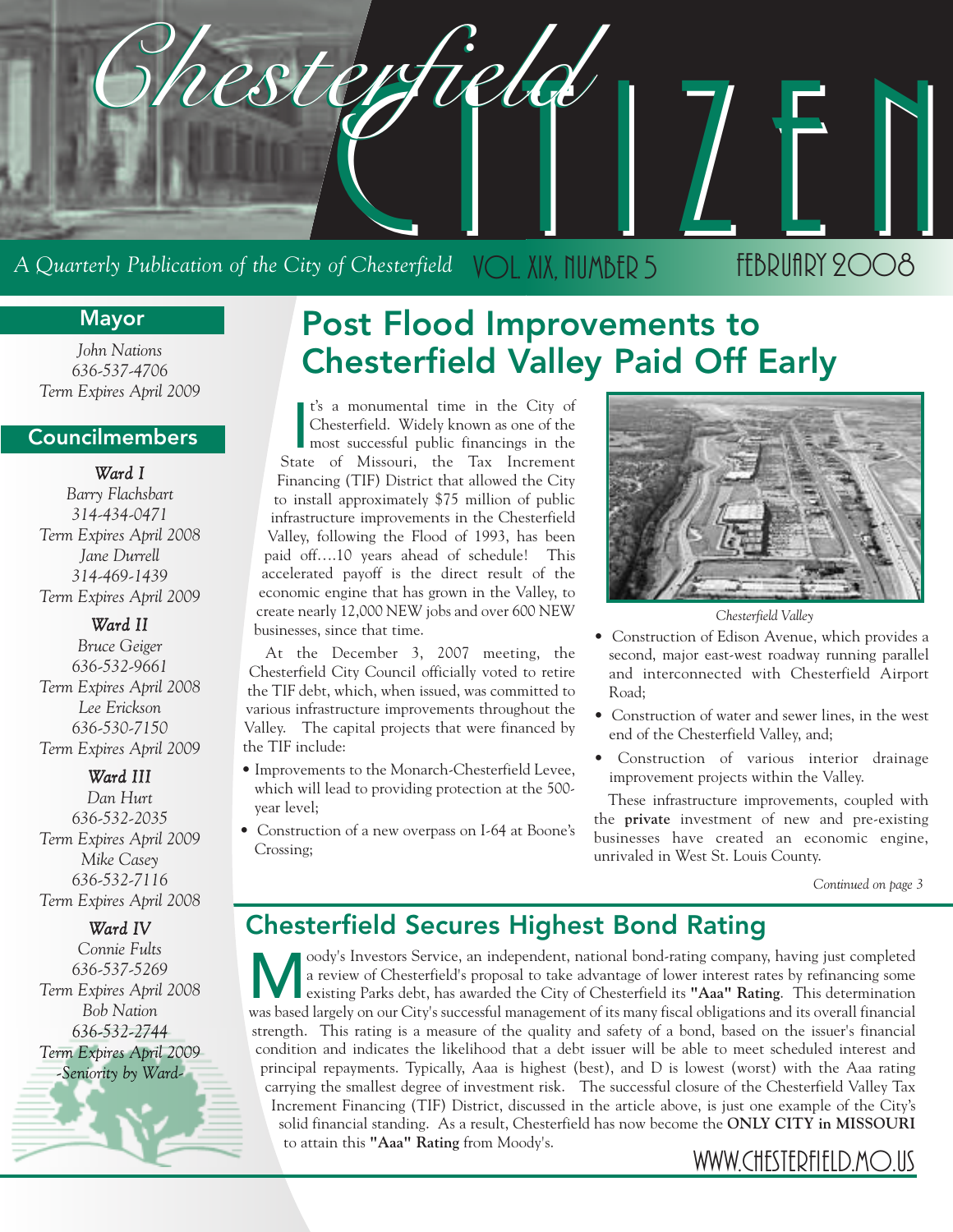### **MAYORS LETTER**

### **Development Continues to Be Strong in Chesterfield**

I's a phrase I like to hear over and over again--"It's an exciting<br>time to be in Chesterfield!" As residents and business owners,<br>we are fortunate to live in an area of the region that continues<br>to thrive and grow. As spri t's a phrase I like to hear over and over again--"It's an exciting time to be in Chesterfield!" As residents and business owners, we are fortunate to live in an area of the region that continues we can continue to expect a great deal of renewal and new beginnings within our community in the coming months. Some of the larger projects, like Downtown Chesterfield, are finally beginning to take shape and if you haven't noticed—the former Adult Correctional Center at Chesterfield Airport Road and Spirit Boulevard is gone. It was demolished by Duke Properties to prepare the site for new capital investment and jobs in the coming years. Additionally, grading has begun on many new projects within the city, so I wanted to be sure you are up to date on what's coming to your community.



Downtown Chesterfield. One of the most exciting projects in Chesterfield's history is the creation of Downtown Chesterfield. Since Chesterfield is only 20 years old, it does not have the traditional downtown or main street areas that are typical in most communities. This new development, located directly west of Chesterfield Mall along the Chesterfield Parkway, is being developed by Sachs Properties and is the crown jewel of the vision Louis Sachs has had for the urban core of the city, known as Chesterfield Village, since its inception in the early 1970s.

The first phase of the project is 20 acres and is what you see under construction now at the corner of Lydia Hill and Chesterfield Parkway West. Central Park Square I is the five story office building and parking garage that will be ready to open in April. Two local companies, Abengoa Bioenergy and Memco Barge Company will occupy most of this building. The infrastructure work will also be complete this spring for the retail and restaurant area and additional office building that will be located directly to the north of the office building. Construction on these facilities should start this fall.

Phase II of the project is larger, containing 100 acres and is bounded by Chesterfield Parkway West and Chesterfield Airport Road. It will be a mixture of office, retail, restaurants, and residential space. Initial plans are for l.7 million square feet of commercial space and l,000 residential units. The two lakes are still under construction and will begin filling with water and be ready to stock with fish in late 2009. They will also include paddle boats and other amenities such as trails that will connect to the Chesterfield Valley. The City created a new zoning category to

accommodate the development in this phase called a "Planned Commercial & Residential District" or PC&R District, to allow for a higher density of retail, businesses and living areas.

Chesterfield Mall. As you may know, CBL

Properties from Chattanooga, Tennessee, purchased four malls around the region including our very own Chesterfield Mall. The new General Manager Kelly Adkins states, "CBL is delighted to be in St. Louis. We recently added a regional office to Chesterfield Mall, which complements the operations and future development of our new properties in St. Louis. This year we will welcome new retailers including **Coach, Fossil** and **Olga's Kitchen**, just to name a few." CBL is one of the largest mall Real Estate Investment Trusts in the United States and owns, holds interests in or manages 136 properties including 83 market dominant enclosed malls and openair centers from coast to coast. CBL is an active developer of new regional malls, open-air centers, lifestyle and community centers.

Chesterfield Valley. THF Realty has created the nation's longest strip center in Chesterfield at nearly two miles long with over two million square feet of space. The project is nearly built out, but there are a couple of additions coming in 2008. **Ethan Allen Furniture** is constructing a new store at the east end of the development in front of Target. **54th Street Grill** will be going near Chick-Fil-A and Amini's on the western end of the development, and **Sansai Japanese Grill** will be locating next to Qdoba.

Other new restaurants coming to the Valley include an independent restaurant called **Blue Ocean** featuring seafood and steaks, and will locate near the Kemp Auto Museum. Another independent, **Pita Company** will locate in the western part of the Valley near Long Road in the center with Art Trends Gallery.

Several Car dealerships have found a niche in Chesterfield, and two are under construction in the Valley. **Saturn of West County** will locate at Long Road and Highway 40/I64 and the **Lamborghini** dealership is building next to the Bentley dealership.

Chesterfield has become a destination for all things recreation. Kids of all ages can enjoy activities at places like Velocity Sports, Skyzone and Bounce U in the Chesterfield Valley, and we're pleased to welcome the latest addition to the mix, **Ozzie Smith Sports Academy & Indoor Batting Cages**. This baseball training facility will locate next to the Humane Society along Edison Road.

Additionally, a new office condo complex is being built on the north side of Highway 40 west of the Hummer dealership. This facility, developed by NAI Desco and Keystone Construction, will offer convenient office locations for businesses in West County.

West Valley Development. Those who travel Old Olive and Eatherton Road often know there's a great deal of activity going on in the westernmost part of the City. Infrastructure work at the **Spirit of St. Louis Airport** was completed this past summer to add several taxiways, and sites were prepared for new hanger and office/warehouse facilities. Further west, you'll find groundwork

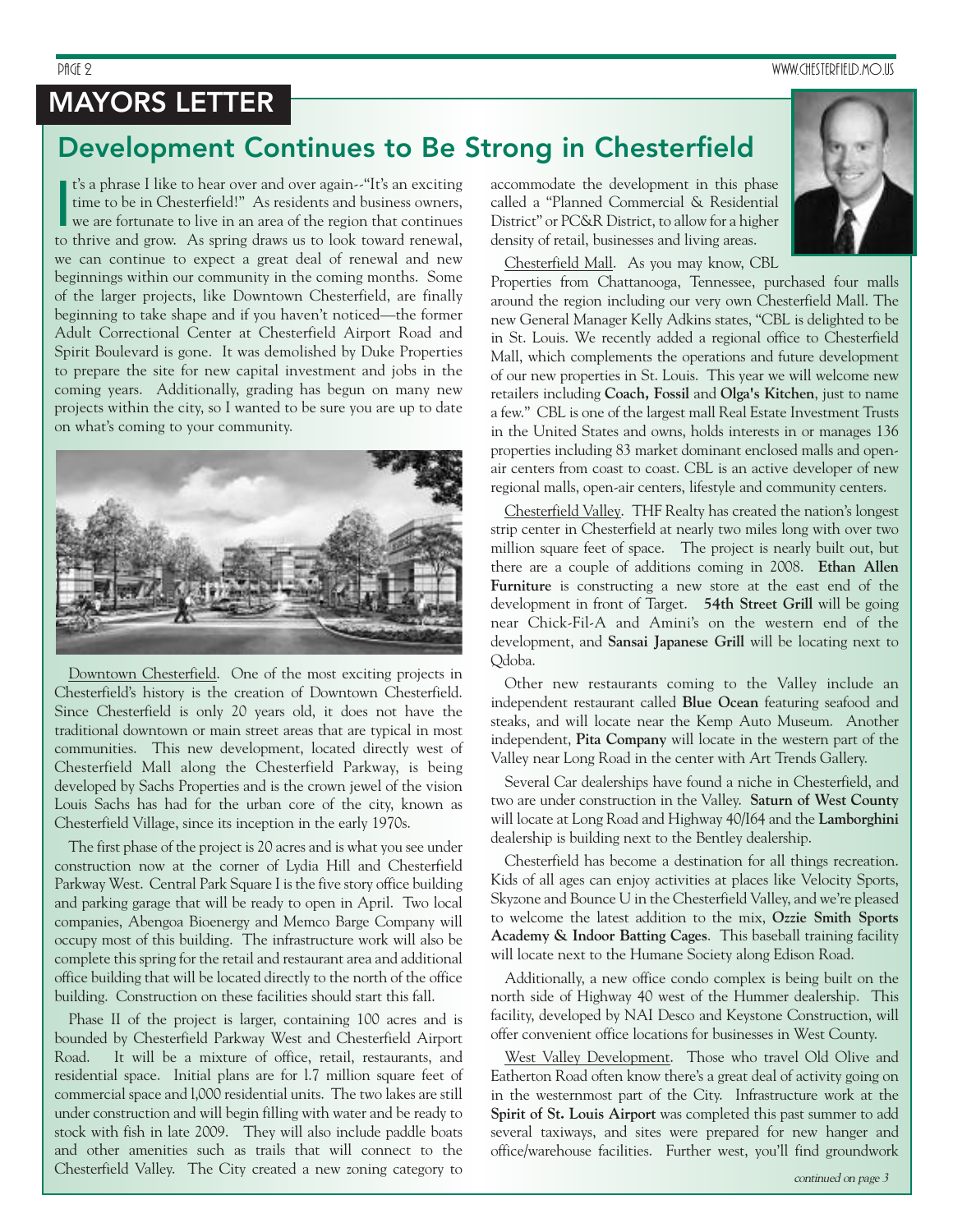#### www.chesterfield.mo.us Page 3 Page 3 Page 3 Page 3 Page 3 Page 3 Page 3 Page 3 Page 3 Page 3 Page 3 Page 3 Page 3 Page 3 Page 3 Page 3 Page 3 Page 3 Page 3 Page 3 Page 3 Page 3 Page 3 Page 3 Page 3 Page 3 Page 3 Page 3 Pag

#### **Post Flood Improvements to Chesterfield Valley Paid Off Early** *Continued from page 1*

Following the Flood of 1993, City leaders and business owners within Chesterfield committed to building back the Chesterfield Valley, better and more vibrant than it was before. Reflecting upon the 15 feet of flood water that had forced the evacuation and relocation of businesses, shut down I-64/Highway 40 and closed Spirit Airport-one of the region's busiest airports, City Council declared the entire Valley a "redevelopment area", in October, 1994.

The elected officials who served in office at the time of this decision were Mayor **Jack Leonard**, Ward 1 Councilmembers **Barry Flachsbart** and **Colleen Hilbert**, Ward 2 Councilmembers **Ed Levinson** and **Bill Devers**, Ward 3 Councilmembers **Dan Hurt** and **Alan Politte** and Ward 4 Councilmembers **Linda Tilley** and **Mike Cullen**. According to City Administrator **Michael G. Herring**, "The success of the TIF and the overall redevelopment of the Valley, is the direct result of the progressive vision of the City, over time, with successive Councils and successive Mayors committed to the goal of redevelopment and to maximizing the TIF's ability to create the environment, within which redevelopment could occur."

**Mayor John Nations**, a former Chairperson of the TIF Commission, states that, "For recovery to occur, the Valley needed a significant 'jump-start'. We needed to restore confidence within the development community and educate our citizens as to the benefits that would result, if a TIF were established. I am very pleased that we have arrived at a point where our difficult decisions of the past are producing the many benefits for which we have worked so long."

**Michael Staenberg**, President of THF Realty and developer of the two million square feet that make up the Chesterfield Commons retail district in the Chesterfield Valley, feels their development has also been a catalyst for other development in the area. "The City clearly demonstrated a commitment to rejuvenate the Valley through development, like Chesterfield Commons, that would ultimately become an economic engine," said Staenberg. "THF Realty is grateful to have been selected for this tremendously successful public-private partnership that has breathed new life into the Valley and made Chesterfield a nexus of commerce."

**Joan Schmelig**, President of the Chesterfield Chamber of Commerce, remembers well the challenges the business community faced following the flood and applauds the City and community leaders for their vision. "Congratulations to the City of Chesterfield for working to manage the growth and development in the Valley that has led to the early payoff of the TIF debt," she said.

"The Chesterfield Valley TIF is one of the most successful public and private partnerships in the country which will create long lasting benefits for residents in Chesterfield and throughout St. Louis County," says **Mayor Nations**. "The success of the Chesterfield Valley has exceeded all projections and I'm proud that it serves as a strong example to our region of the many benefits which can be achieved by constructing strong partnerships with broad consensus to improve the quality of life for our residents and business owners."

#### **CONTINUED MAYORS LETTER**

occurring for the **Spirit Valley Business Park**, also being developed by NAI Desco. New tenants include **Vermeer Equipment** and **Chesterfield Fence**. Holthaus Realty is developing the 20-lot **Wings Corporate Estates**, along Eatherton Road, and will welcome back **Natoli Engineering** and **American Piping**, a local expansion. On the north side of Olive is the much anticipated **Blue Valley** development. This project, located east of Rhombeck's Farm, will be a mixed-used development and will serve as the western gateway to Chesterfield. Tentative plans are for infrastructure work to begin in 2008.

Chesterfield Valley Athletic Complex Expansion. In addition to enjoying covered bleachers this season, patrons of the burgeoning Chesterfield Valley Athletic Complex will notice the construction of a parks maintenance facility on the east end with more amenities to come. Additionally, the first phase of the levee trail has been completed, extending from Summit Ice Complex to the CVAC.

It is one of our most important responsibilities to you to build a quality and sustainable community that enhances our quality of life and all that we do is designed to further our goal of creating a community here in Chesterfield that you will be proud to call your home.

Jan mixfalese

*John Nations Mayor*

### **Need to Get Rid of Your Yard Waste?**

If you have start<br>cleaning up your yar<br>preparing it for spring<br>and summer plantings. f you have started cleaning up your yard preparing it for spring you can have it conveniently picked up at your curb along with your other

waste collection provided by Allied Waste. The cost is either \$39.06 per quarter or \$13.02 monthly. There is a three month minimum commitment for this service. Please contact Allied Waste for additional information or to sign up for this optional service by calling 636- 947-5959.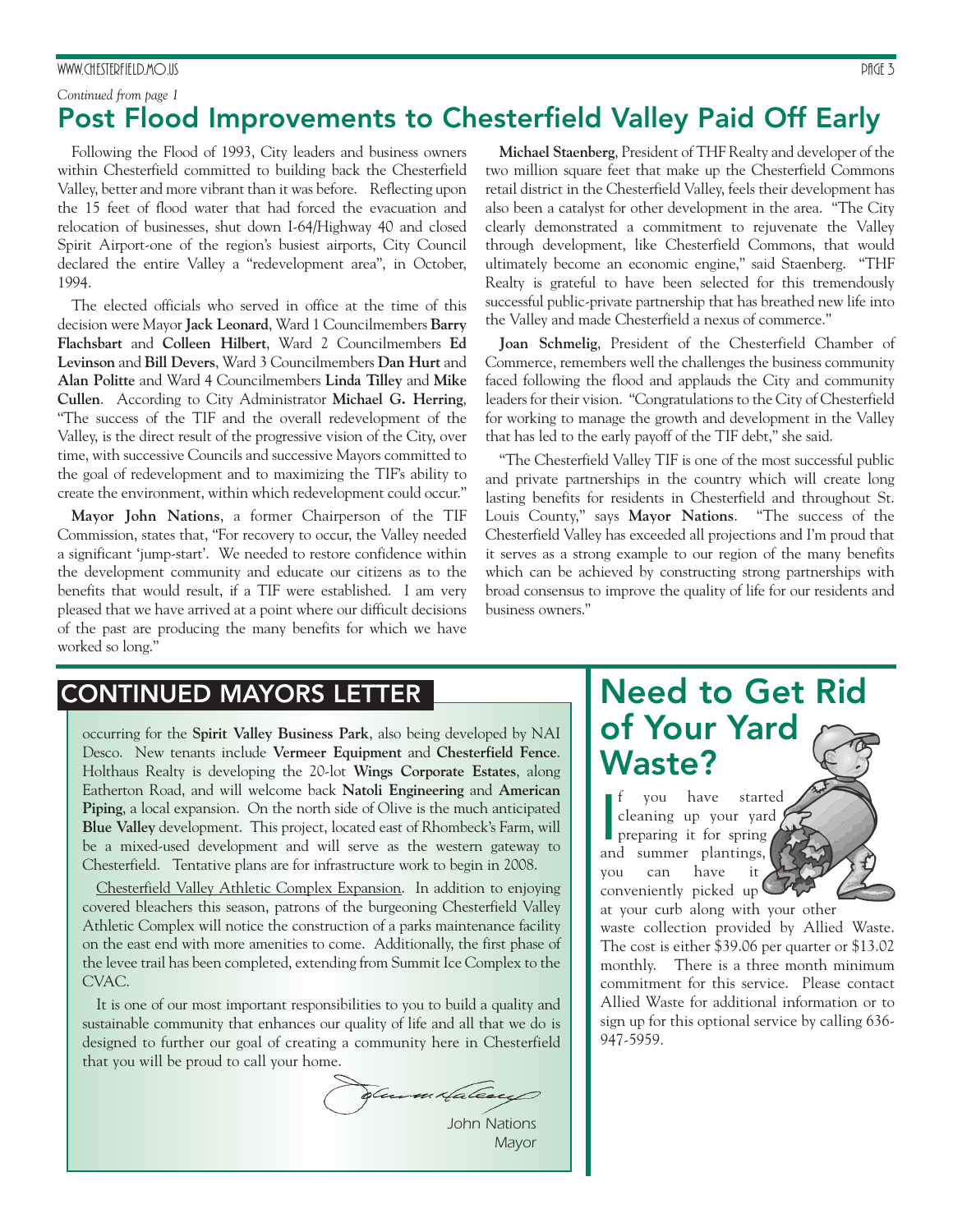### **17th Annual Tree, Earth, and Arbor Day Children…Conservation… Connect Them! Saturday, April 26, 2008, Central Park, 9 a.m. – Noon E-cycling offered from 8 a.m. – Noon**



elebrate 17 years of native and natural resource conservation! Meet with over 20 state, regional and local exhibitors with information on how we can protect and preserve our natural resources. Recycle used athletic shoes, shred confidential documents, and e-cycle electronic items for FREE at the event. Visit the Team for Regional Excellence in Energy and Environmental Design to learn more about sustainable energy and conservation choices for your homes and businesses. Free tree giveaways include redbud, spicebush, buttonbush, witch hazel, and deciduous holly. Remember to bring a bucket to transport your tree home. Also, the Beautification Committee will announce the winner of the Chesterfield's inaugural Signature Garden-Public Place Honor Award. Learn how you and your family or business can participate in this environmentallyfriendly garden initiative! Visit www.stlouisearthday.org and our city's website to learn more.

#### **E-cycle at 17th Annual Tree Day**

E-cycle family household electronics and small appliances at Tree Day. FREE e-cycling for phones, PC parts, pagers, printers, faxes, scanners, clocks, telecommunications



equipment, telephone equipment, audio equipment, video equipment, VCRs, tape recorders, stereos, DVD players, DVDs, CDs, cables, cassettes, videos, kitchen appliances, house/garden metals, curling irons, radios, irons, electric skillets. Hazwaste recycle fees apply ONLY to TVs for \$10.00 AND monitors for \$5.00.

#### **Got old or used athletic shoes?**

Join the efforts of our Fire and Police Protection Personnel to recycle athletic shoes at Tree Day from 9 a.m. to Noon. Doing this helps keep these shoes out of landfills so they

can be remanufactured into indoor/outdoor athletic surfaces! Tie them together, make sure they are mud-free and have no metal parts (e.g., cleats, spikes, eyelets, blades, zippers, etc.).

#### **April Community Recycle Drive**

Help sustain community recycling of magazines, catalogs, cardboard, chipboard, and textiles! Since 1996, this **FREE** "Earth Day" Recycle Drive was initiated especially for residents that do not have access to curbside recycling. Everyone can participate in Chesterfield's Annual Recycle Drive from **April 19 – 28 at Dierbergs Market Place, 1730 Clarkson at Baxter Road.** Labeled drop-off bins will be located at Dierbergs Market Place next to Clarkson Road. Please follow the guidelines to avoid contamination and to ensure future free community recycling opportunities. Learn more about what can be recycled by searching "recycle" on the City's website or pick up a flyer at City Hall.

#### **Spring Household Hazardous Chemicals Collection**

As you do your spring cleaning, please remember that improper disposal of leftover household chemicals can be especially harmful to the environment and pose a risk to public health. Drop off your leftover chemicals or paint at collection events sponsored by the St. Louis County Department of Health on weekends this Spring. After mid-March, find out collection dates, locations, and acceptable materials at the County's web site: www.stlouisco.com or call the Waste Management Hotline: 314.286.9200.

# **City Preparing an Arts Master Plan**

he Chesterfield City Council has contracted with a local consulting firm, Via Partnership, to create a Public Art<br>Master Plan. Chesterfield continues to thrive as a community which places a great deal of value on cultural he Chesterfield City Council has contracted with a local consulting firm, Via Partnership, to create a Public Art Master Plan. Chesterfield continues to thrive as a community which places a great deal of value on cultural activities, as proven by the success of Chesterfield Arts, Stages St. Louis, the Kemp Auto Museum, and outstanding galleries such new community landmarks and gathering places, enhance aesthetics, foster a sense of pride, create hands-on encounters with art, build new connections - both geographically and socially, highlight local history and bring joy and wonder into our daily journey.

Via Partnership will be facilitating a community focus group, called Imagine Art Here, in February to involve residents and stakeholders in the visioning process for the future of public art in Chesterfield. They will then take that information, along with other research, and create a plan for art in Chesterfield for approval by city council.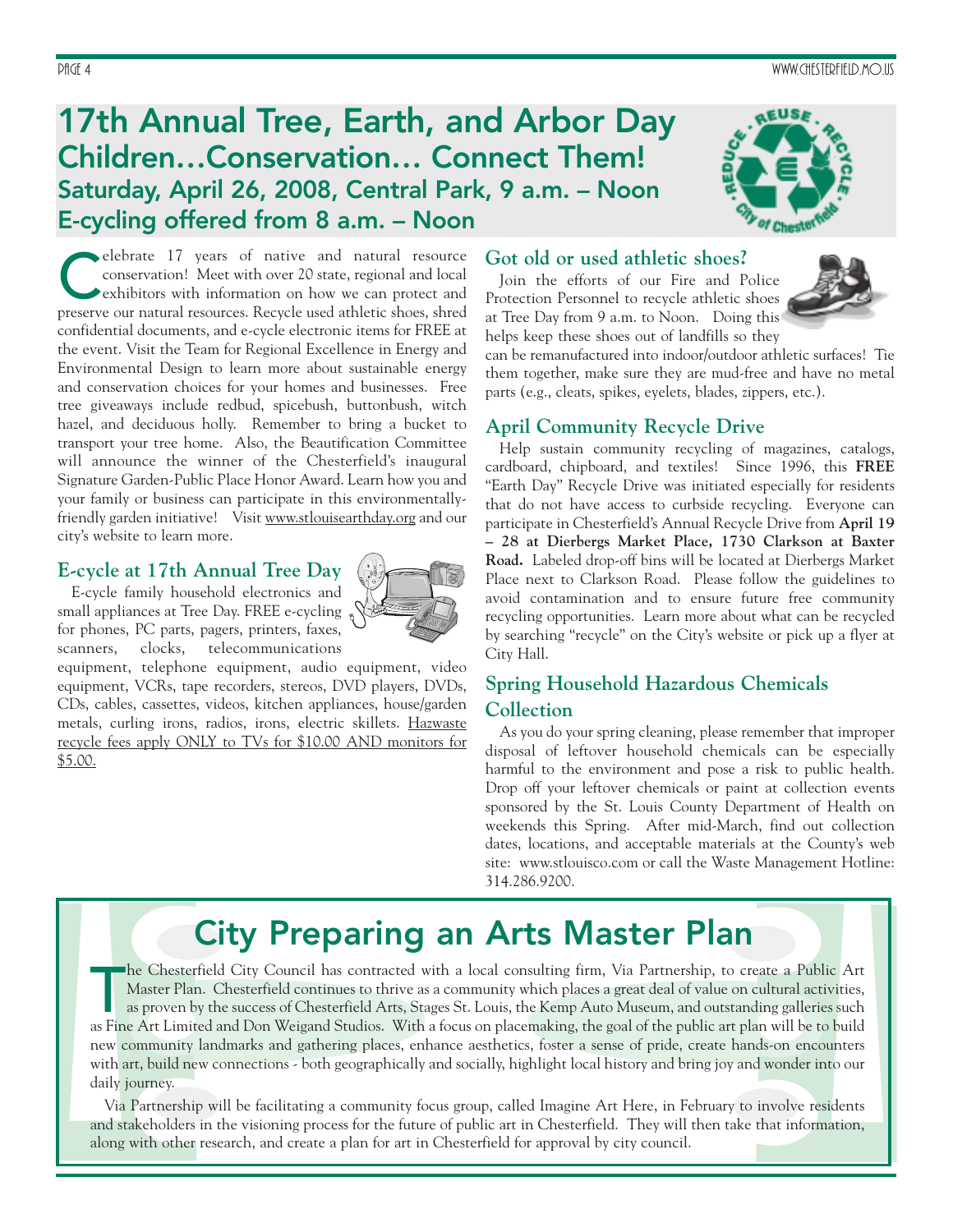### **Chesterfield to Host Third Garden Tour**

The Chesterfield Beautification Committee once again<br>promises to deliver on providing the region with an<br>outstanding tour of five gardens throughout the<br>Chesterfield community. The event will be held on Saturday. he Chesterfield Beautification Committee once again promises to deliver on providing the region with an outstanding tour of five gardens throughout the June  $7$  from  $9$  a.m.  $-3$  p.m., rain or shine.

According to Committee Chairperson, Kay Folsom, "One of the goals of the Beautification Committee for this year's Garden Tour is to help gardeners explore and find solutions to challenging landscape issues, such as deep shade, uphill topography, and drainage problems." Master Gardeners, assigned by Leon Zickrick, Past President of Master Gardeners of St. Louis, will be stationed at each of the locations to answer questions.

The Honorary Hostess for this year's event is prominent local author and gardening expert, Barbara Perry Lawton. She has over 1,500 published articles to her credit, and has earned regional and national honors for her writing and photography. Ms. Perry Lawton currently has a regular column in the Gateway Gardener and has written regularly on gardening topics for St. Louis Homes & Lifestyles and the Post-Dispatch, and has served as manager of publications for the Missouri Botanical Gardens. Additionally, Ms. Perry Lawton has written and published several books and will be present to talk to visitors on the tour and signing her latest book, Hibiscus: Hardy and Tropical Plants for the Garden.

Adding their expertise to the event are Cindy Gilberg, garden design consultant and teacher at the Missouri Botanical Gardens, and Robert Weaver, editor of Gateway Gardener, a local gardening newspaper. Ms. Gilberg is currently employed by Whitmire Wildflower Garden at Shaw



Nature Reserve in Gray's Summit after 25 years ownership of Gilberg Farms, a very successful gardening center in Chesterfield. Ms. Gilberg will be on hand to emphasize the use of native plants in home landscaping. Additionally, Jeff Travers, local botanist and "Hostaphile" (with over 600 Hosta varieties in his own garden) will be available to speak with visitors about plant location and will provide information on dealing with wildlife encroachment.

"We consider this year's tour to be one of informational and educational exploration," says Folsom. "Our hope is to share with the visitor as much knowledge, advice and joy for gardening as one can pack into an afternoon in June." Tickets are \$15, and can be purchased from City Hall at 690 Chesterfield Parkway West or by calling 636-537-4000 or through the City web site at www.chesterfield.mo.us. A map of the garden locations will be provided with the ticket purchase. Additional tickets will be available at the gardens the day of the event.

### **Chesterfield's Signature Garden Program Unveiled!**

esulting from a collaborative effort, Chesterfield Arts, Inc., the City's Beautification Committee, and the Citizens Committee for the Environment jointly announce the Chesterfield Signature Garden Program! Residents, subdivision associations or businesses who are utilizing native plantings and sustainable gardening practices in their landscapes are encouraged to apply for inclusion in the program. The program encourages using native plantings that are recommended by the Missouri Department of Ecology Conservation (www.grownative.org) **Sustainability** and the Missouri Botanical Garden (www.plantsofmerit.org) to promote best **Conservation** practices for sustainable gardening. Those who apply and meet the Signature Garden standards will receive a certificate and special acknowledgment by Mayor John Nations.

The gardens must contain environmentally friendly native plants and include those that help our pollinators, especially butterflies, who are most sensitive to environmental factors. Gardens or landscaped areas can be any size or shape, and eliminate the need or use of pesticides and use compost and/or mulch.

> Those interested in receiving the Signature Garden designation are asked to complete an application, which can be found on the City's web site at www.chesterfield.mo.us by searching keyword "signature garden" or call 636-537-4000 for more information.

Those who already have the designation of a Certified Habitat by the National Wildlife Federation are automatically part of this program, but are also encouraged to complete an application for acknowledgment.

Additionally, each year a special "Public Place" Honor Award will be given. This year, the first winner of the Signature Garden Public Place Honor

Award will be announced at the Tree Day event on Saturday, April 26 in Central Park.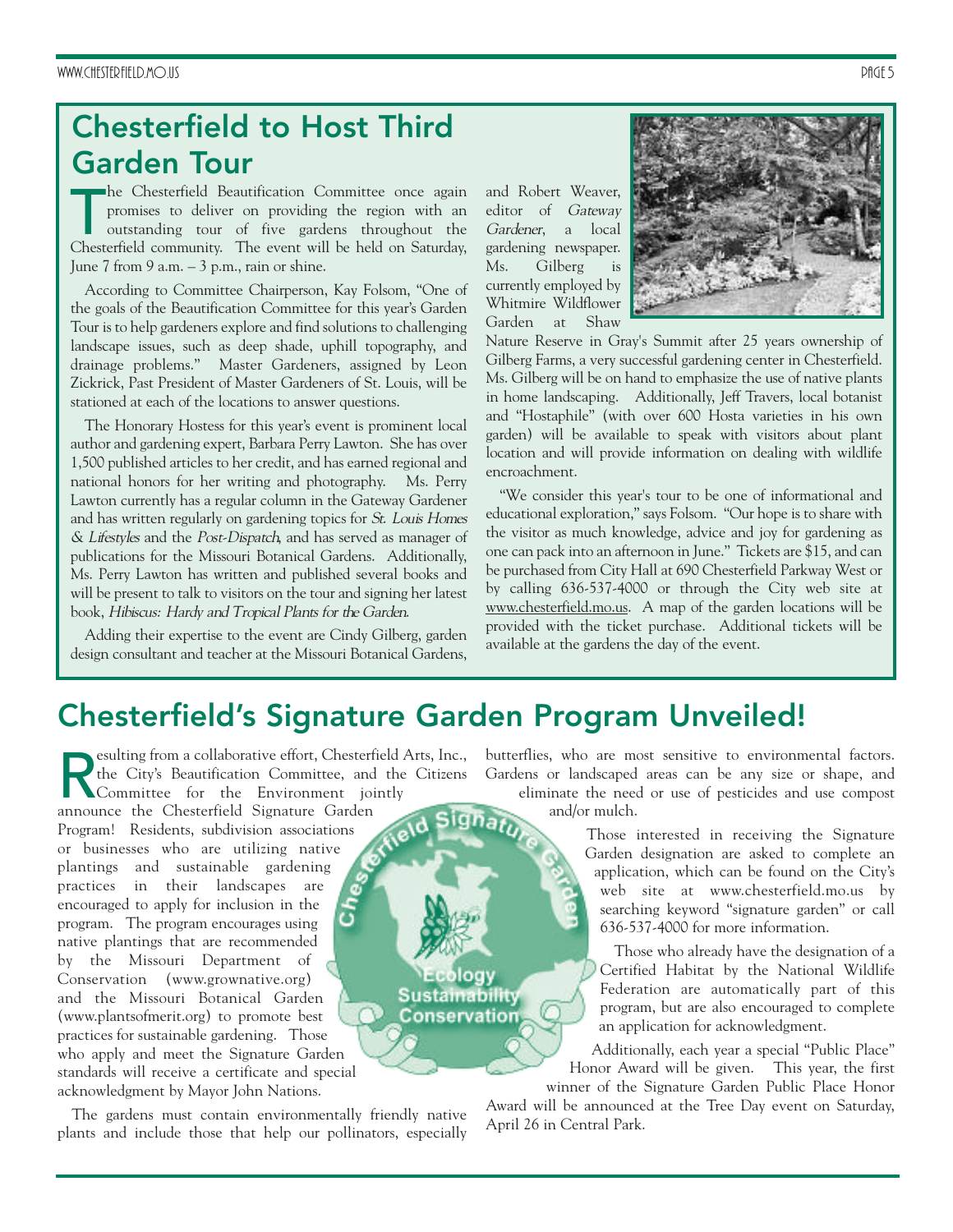#### **Positions Are Available on Chesterfield Landmarks Preservation Commission**



*The Ravens-Queathem house, begun around 1859, is listed on the Chesterfield Historic Register. Today it is a thriving business known as the Old House in Hog Hollow, located at 14319 Olive Blvd.*

Id you know that people have been living in<br>the Chesterfield area for over 10,000 years?<br>Our community has a rich heritage that spans the Chesterfield area for over 10,000 years? Our community has a rich heritage that spans prehistoric and historic times, including approximately 140 archaeological sites and more than 30 buildings erected before 1900. Chesterfield also has three buildings and one historic district listed on the National Register of Historic Places. Unfortunately, most of our archaeological sites have been destroyed, and over the past decade four of our 19th-century structures have been torn down.

If you're interested in history, architecture, archaeology, or preservation, consider joining the Chesterfield Landmarks Preservation Commission. The Commission was formed to protect and promote the city's historic, archaeological and architectural character and resources. Our goals are to:

- Identify buildings and sites that are historically and architecturally significant.
- Inform and educate citizens about our heritage.
- Help owners of historic properties to maintain and preserve their historic character.
- Work with the Chesterfield city government to protect our community's heritage.

You don't need to be a professional historian or preservationist; our members have a variety of backgrounds. We are looking for people who are interested in getting involved and helping us preserve the historic character of our area. For more information, please contact Alice Fugate at 314-576-6980 or email **Alice@fugatepublications.com**.

### **Historical Commission Seeking Information for History Book**

The Chesterfield Historical Commission has formed a committee to write a definitive book about the history of Chesterfield. We are seeking your assistance in gathering documents, stories and photographs that might make a v he Chesterfield Historical Commission has formed a committee to write a definitive book about the history of Chesterfield. We are seeking your assistance in gathering contribution toward this effort. Any materials submitted will be returned. If you have information you would like to share, please contact committee chairperson, Ann Chrissos, at gchrissos@sbcglobal.net or call 636-519-0408.

### **Photo Contest Announced**

hile driving around<br>Chesterfield, have<br>vou ever been Chesterfield, have been suddenly aware of scenery you had not previously noticed, and wished that you had a camera to capture the moment? Whether it be a picture of a beautiful wooded area,

a landscaped entrance to a subdivision or a business, an unusual view of a very distinctive and recognizable building or landmark, like City Hall or the Drury Hotel--there are so many possible subjects for your photos within our City.

The City of Chesterfield would like to have an archive of those images you find meaningful in our City. We encourage you to email your photos to Libbey Malberg, Assistant City Administrator for Community Services and Economic Development, at lmalberg@chesterfield.mo.us. Please include your name, address (street and e-mail) and phone number, along with your photo. Please note that all photos submitted will become the property of the City of Chesterfield and that printed photos are not accepted. The deadline for submissions is August 31.

The winning photo will be selected by Chesterfield employees and will be featured on the front page of an upcoming issue of the Chesterfield Citizen newsletter and the City's web site. It is likely that other photos will be used in future promotional materials as well. In addition, the winner will be recognized by Mayor John Nations, at a City Council meeting where he will present them with an official Proclamation!

Enjoy your travels around our beautiful City. If you are driving and want to take a photo, be sure to pull off the road so that you can safely take your picture. We are looking forward to receiving your photos!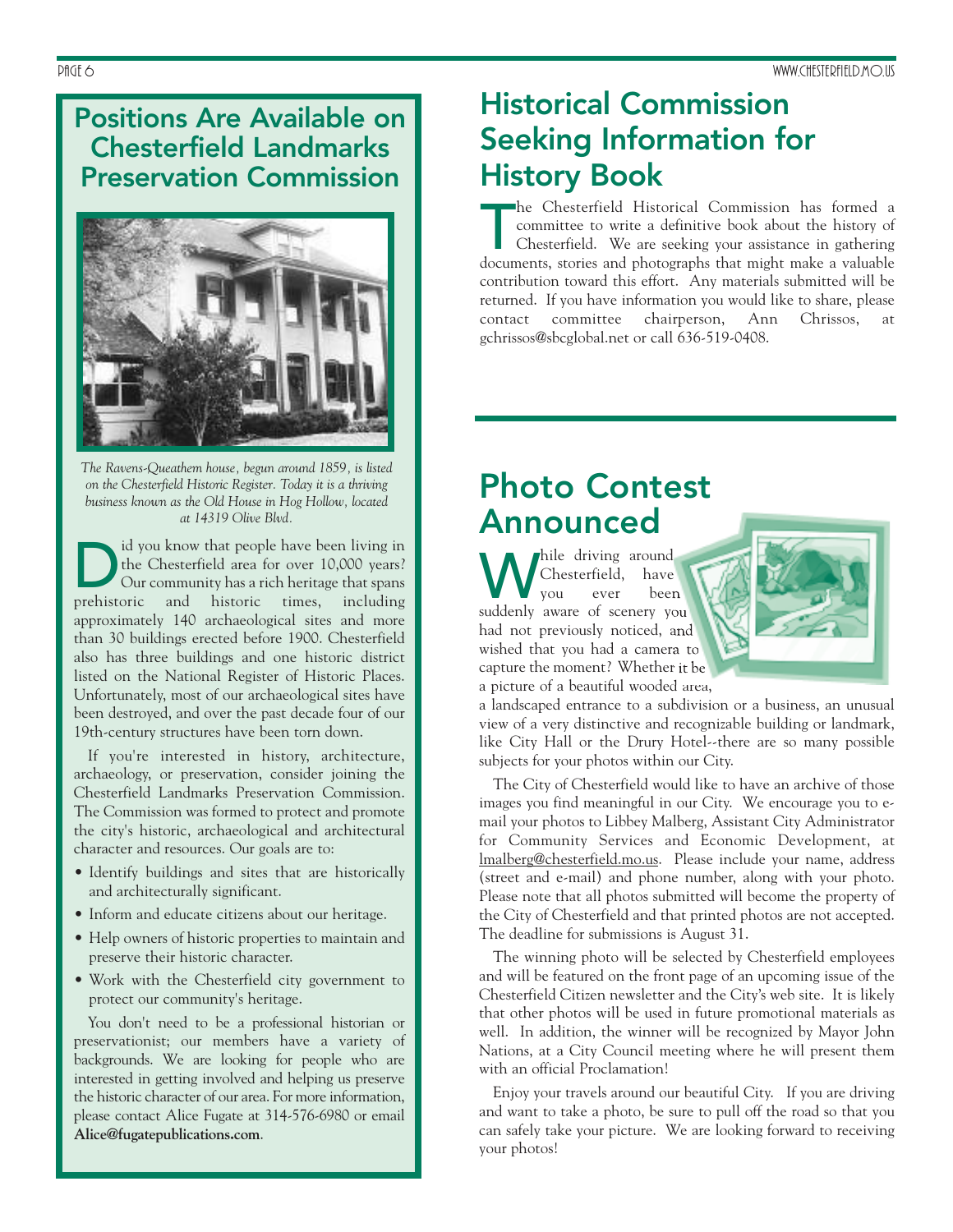#### WWW.CHESTERFIELD.MO.US PAGE 7



- **3** City Council City Hall, 7 p.m.
- **10** Planning Commission City Hall, 7 p.m.
- **17** City Council City Hall, 7 p.m.
- 24 Planning Commission City Hall, 7 p.m.
- **2** Safety Town Registration City Hall, 6:30 - 8:00 p.m.
- **8** Municipal Election Please vote!
- **10** Incubator Plus Class Starts 6-9 p.m. City Hall (Registration Required)
- **14** Planning Commission City Hall, 7 p.m.
- **19-27** Community Recycle Drive at Dierberg's Clarkson & Baxter Road
- Central Park, 9 a.m. - noon
- **23** City Council (Installation of newly elected officials) City Hall, 7 p.m.
- **28** Planning Commission City Hall, 7 p.m.

#### **MAY**

- **5** City Council
- City Hall, 7 p.m.
- City Hall, 7 p.m.
- **19** City Council City Hall, 7 p.m.
- 24 Chesterfield Family Aquatic Center Opens Central Park
- 26 City Hall Closed Memorial Day Observed
- 28 Planning Commission City Hall, 7 p.m.

### **Municipal Election April 8**

T his year the following individuals have filed for the office of Councilmember in each of their respective Wards as follows:

**Ward I –Barry Flachsbart (incumbent)**

- **Ward II Bruce Geiger (incumbent)**
- **Ward II Laurie Bennett**
- **Ward II Lynn O'Connor**

**Ward III – Mike Casey (incumbent) Ward III – Jon Harris**

**Ward IV – Connie Fults (incumbent) Ward IV – Natalie Bocis**

Councilmembers serve a two-year term of office.

To be able to vote in the April 8, 2008 municipal election, you must be a registered voter. You may register at City Hall, any St. Louis County public library, at a driver's licensing office while applying for or renewing a driver's license, or at the office of the St. Louis County Board of Election Commissioners. You can also download a voter registration form at www.stlouisco.com/elections. Additionally, registration forms can be mailed to you by calling City Hall at (636) 537-4000. The deadline to register to vote in this election is March 12.

Please make plans to vote on April 8. Polls open at 6 a.m. and close at 7 p.m. If you need information regarding your polling place, please call the St. Louis County Board of Election Commissioners at (314) 615-1800.

#### **Registration begins for Safety Town**

The Chesterfield Police Department, Che<br>
and Chesterfield Kiwanis, in coopera<br>
Parkway School District, will once again<br>
be conducting the nationally recognized he Chesterfield Police Department, Chesterfield Rotary and Chesterfield Kiwanis, in cooperation with the

Parkway School District, will once again preschool safety program known as "SAFETY TOWN".

Safety Town, one of the police department's most popular programs, utilizes classroom activities, as well as outside hands-on activities



in the miniature Safety Town city. Safety Town is intended for 4, 5, and 6 year olds and utilizes Junior and Senior High School counselors from area schools to assist the on site police officers who lead the program.

Safety Town students attend the program for two weeks, two hours per day, either in the morning or afternoon. Preference will be given to those children who have NOT previously attended Safety Town. The sessions will be held at the Parkway Early Childhood Center, 14605 Clayton Road. This year's sessions are;

**SESSION 1: JUNE 2 – JUNE 13 (10:00 AM – 12:00 NOON) SESSION 2: JUNE 2 – JUNE 13 (1:00 PM – 3:00 PM) SESSION 3: JUNE 16 – JUNE 27 (10:00 AM – 12:00 NOON) SESSION 4: JUNE 16 – JUNE 27 (1:00 PM – 3:00 PM) SESSION 5: JUNE 30 – JULY 11 (10:00 AM – 12:00 NOON) SESSION 6: JUNE 30 – JULY 11 (1:00 PM – 3:00 PM)**

An open registration night for Chesterfield SAFETY TOWN 2008 will be held on Wednesday, April 2, 2008, from 6:30 PM until 8:00 PM at the Chesterfield City Hall, 690 Chesterfield Parkway -West, in the Council Chambers. Space is limited.

For further information contact the Chesterfield Police Community Affairs Division at 636-537-3000.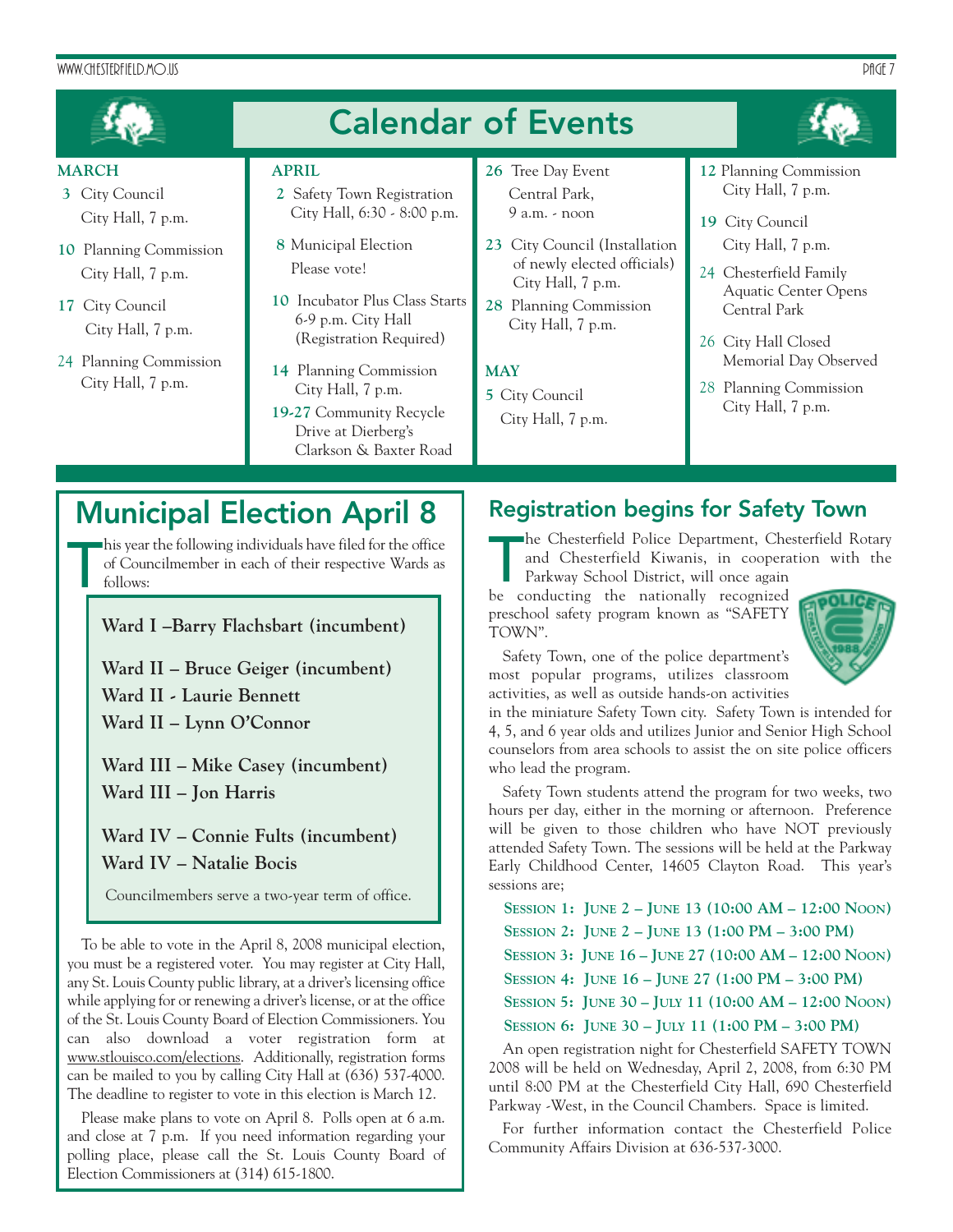# **Tree Trimming**



The trimming is an ongoing activity as the City's<br>tree population matures into larger and, in some<br>cases, problematic trees. The Street Maintenance<br>Division of the Department of Planning and Public ree trimming is an ongoing activity as the City's tree population matures into larger and, in some cases, problematic trees. The Street Maintenance Works systematically trims trees along the City's streets to provide adequate clearance for trucks, buses, pedestrians and cyclists. Tree limbs can damage vehicles and can be a real hazard for individuals using the sidewalks and streets. Trimming trees is also necessary to maintain the health of the trees themselves. Limbs that are damaged by passing vehicles leave open tree wounds, inviting a variety of diseases to attack the tree. As directed by the City Council, trees are trimmed to provide a minimum of twelve (12') feet of clearance over the street and ten (10') feet of clearance over the sidewalks. Realizing that certain vehicles can be up to 16 feet tall, our trimming is conservative.

The Street Maintenance Division systematically trims all of the trees located in the city's rights-of-way by addressing about one-fifth of the entire city each year. This method provides for regular scheduled trimming of trees in any area on not less than a five year cycle. In addition to the scheduled five year trimming, the City trims trees ahead of any scheduled construction projects so the trees do not sustain critical damage from the large trucks and other construction equipment on such a project.

In addition, the Street Maintenance Division accomplishes emergency tree trimming and removal throughout the year, in response to storms and dead trees. The City's responsibility is limited to those trees located within a public right-of-way, and we can not trim trees on private property.

Prior to initiating tree trimming operations in an area, the Street Maintenance Division distributes a notice to all adjacent property owners advising them of our pending activity. Residents who want to trim the trees in front of their own homes are asked to contact the Public Works Division at 636-537-4000. It is important to note that all trees must be trimmed to the City's specifications.

#### **Levee Trail Open for Use**

**Time to lace up those sneakers and get moving on the first section of the new Levee Trail! Located in the Chesterfield Valley, the paved 3.8 mile trail runs along the top of the levee from the Summit Ice Complex to the Chesterfield Valley Athletic Complex and is open for public use.** 

# **Attention Entrepreneurs!**

#### **Would you like to learn how to run a successful business in just 21 hours and get paid for it?**

To assist small business owners and those thinking about starting a new business, the City of Chesterfield and the Chesterfield Chamber of Commerce have again partnered to offer a dynamic program called Incubator Plus©. Students begin by attending a course called "The Twelve Commandments for Small Business: A Practical Guide to Beating the Odds," beginning Thursday, April 10 from 6-9 p.m. at Chesterfield City Hall and continuing each Thursday for seven weeks.

The curriculum is written and taught by Richard J. Sacks, based on his 25 years of experience as a consultant and lecturer on small business. The book of the same name on which the program is based has been ranked No. 1 among the "Hot New Releases" on Amazon.com and among the highest on the list of paperback books at BarnesAndNoble.com.

The program focuses on reviewing the basic principles of running a small business, ranging from utilizing cash as a strategic tool, negotiating, managing stress, handling human resources and much more. Students who score 90% or higher on the final exam will receive \$500 to be used for their business. These funds are available through a grant from the Missouri Department of Economic Development. Additional tangible benefits made available by supporting businesses will be offered to those scoring 80% or higher, along with two years of free continuing education seminars.

Cathy Perry of Designs of the Interior in Chesterfield took the course in 2007 and stated that she loved the class. "It was worth the time and money, and it filled in a lot of details I had not had the time to research myself."

The fee for the 7-week program is \$150 per person, which includes all materials. For program information or to register, call 636-537-6720 or email lmalberg@chesterfield.mo.us. Registrations accepted on-line at www.chesterfield.mo.us. Click on the "Incubator Plus" button. Checks and credit cards will be accepted for payment.

More information on "The Twelve Commandments for Small Business" is available at www.twelvecommandments.biz.

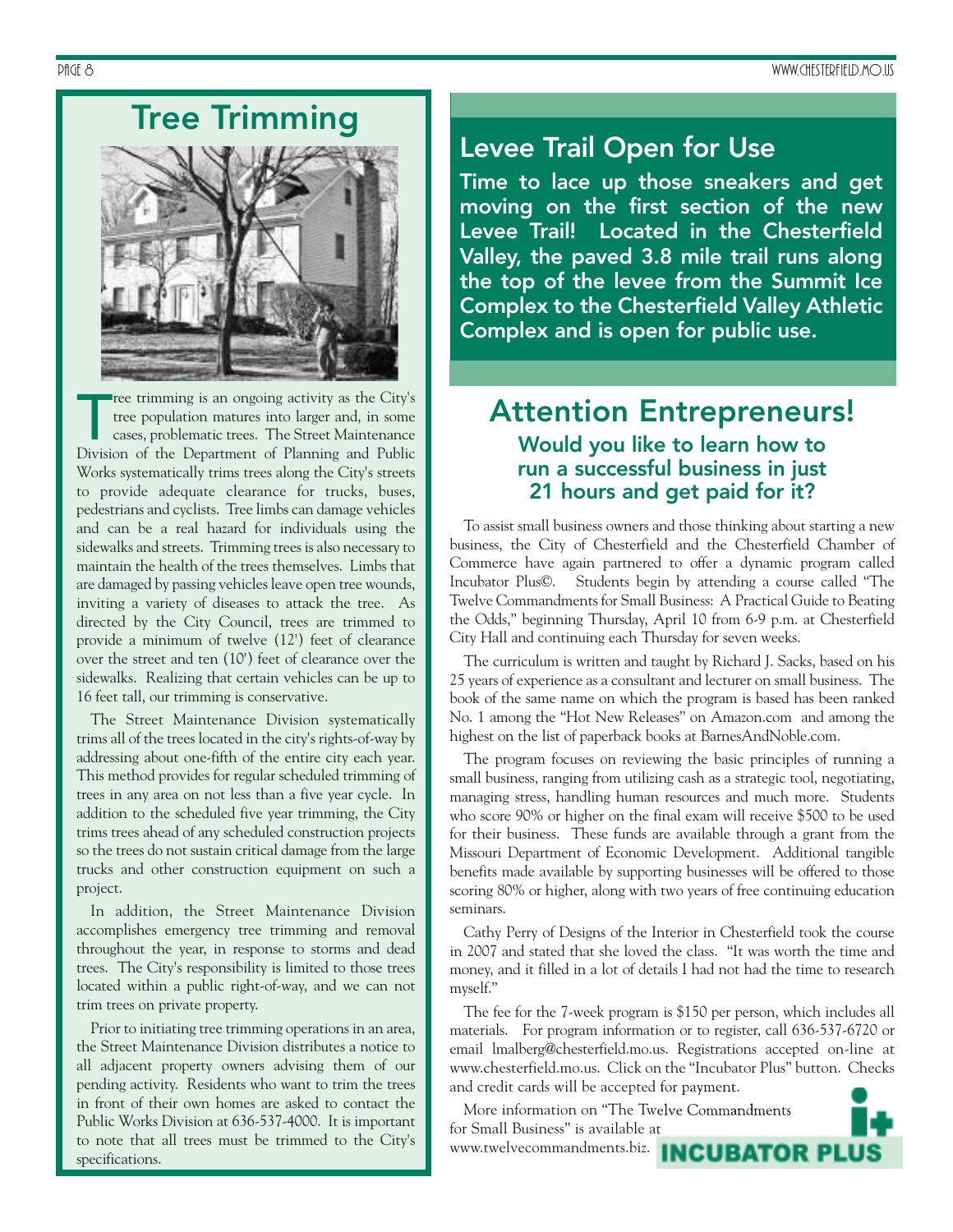# **NEW LICENSED BUSINESSES IN CHESTERFIELD**

| <b>RESTAURANTS</b><br>THE ORIGINAL PANCAKE HOUSE<br>17000 Chesterfield Airpor<br>Road<br><b>RETAIL</b> | 17304 Chesterfield AirportDIRECT ALLIANCE GROUP<br>Road<br><b>SERVICE/PROFESSIONAL</b><br><b>UNIQUE GIFTS</b><br>47G Chesterfield Mall, SteBoulevard, Ste F<br>188 | 18281 Edison Avenue, Ste<br>80<br>DONGIN DEVELOPMENT USA, LLC<br>44 Spirit of St. Louis               | 106A Four Seasons Center<br><b>MERCY HEALTHCARE, INC.</b><br>42 Four Seasons Center, Ste<br>132<br><b>MIDWEST VETERINARY REFERRAL</b><br><b>CENTER</b> |
|--------------------------------------------------------------------------------------------------------|--------------------------------------------------------------------------------------------------------------------------------------------------------------------|-------------------------------------------------------------------------------------------------------|--------------------------------------------------------------------------------------------------------------------------------------------------------|
| <b>BEACH BOYS INDOOR/OUTDOOR</b><br><b>SUPERSTORE</b><br>7 Arnage Boulevard<br><b>FIRESTONE</b>        | A&K RAILROAD MATERIALS, INC.<br>1415 Elbridge Payne Road<br>Ste 135<br>16950 Chesterfield AirportMRLINK COMMUNICATIONS, INC.                                       | <b>EQUITY ONE FRANCHISORS, LLC</b><br>15455 Conway Road, Ste<br>315<br><b>GOLDEN KEY DEVELOPMENT,</b> | 17709 Edison Avenue<br><b>ONE SOURCE BUILDERS &amp;</b><br>LANDSCAPING, INC.<br>18173 Edison Avenue, Ste E                                             |
| Road<br><b>FOREVER 21</b><br>291 Chesterfield Mall #8 46200 Long Road, Ste 140                         | 17841 Edison Avenue<br><b>ALL ABOUT VACATIONS</b>                                                                                                                  | INC.<br>744 Spirit of St. Louis<br>Boulevard, Ste F<br><b>GREEN JACOBSON &amp; BUTSCH,</b>            | <b>PHARMA-VATION CONSULTING,</b><br><b>LLC</b><br>1201 Turnberry Ridge Court                                                                           |
| <b>GOIGAMES</b><br>9000 Chesterfield Mall<br><b>HANGEROOS</b><br>291 Chesterfield Mall #Rofpad         | <b>BI-STATE PROFESSIONAL</b><br><b>SERVICES</b><br>17838 Chesterfield Airport <sub>240</sub>                                                                       | P.C.<br>300 Chesterfield Center.<br><b>HAPPY NAIL</b>                                                 | <b>SAESOLVED</b><br>64 Conway Cove Drive<br><b>SALON BB</b><br>17516 Chesterfield Airport                                                              |
| <b>INKSTOP, INC.</b><br>1626 Clarkson Road, Ste COERMATOLOGY, PC<br><b>PERFUMANIA #434</b>             | <b>CHESTERFIELD VALLEY</b><br>100 Chesterfield Business HUGO FRIDA MENA PUBLISHER<br>Parkway, Ste 110                                                              | 14768 Clayton Road<br>15943 Meadow Oak Road                                                           | Road<br><b>SALON BRANCA</b><br>116 Chesterfield Towne<br>Center                                                                                        |
| 291 Chesterfield Mall #100<br><b>RAPID REFILL INK</b><br>128 Chesterfield Commons<br>East Road         | <b>CISCO SYSTEMS</b><br>16401 Swingley Ridge Road, 1367 White Road<br>Ste $400$                                                                                    | <b>J AND L LOGISTICS</b><br><b>K. BATES STEEL</b><br>17829 Edison Avenue                              | <b>SUNG ARCHITECTURE, LLC</b><br>744 Spirit of St. Louis<br>Boulevard, Ste F                                                                           |
| THE WALKING COMPANY<br>231A Chesterfield Mall<br><b>T-MOBILE</b>                                       | <b>COVENANT HEALTH &amp; WELLNESS</b><br><b>CENTER, LLC</b><br>714 Spirit 40 Park Dr, Ste 4780 Clayton Road<br>145                                                 | <b>KLEMM &amp; ASSOCIATES, LLC</b><br><b>KROMITE, LLC</b>                                             | <b>TOTAL BODY WELLNESS, LLC</b><br>510 Baxter Road, Ste 10N<br><b>THAT FINISHING TOUCH</b>                                                             |

### **Improvements Coming to a Street Near You**

s directed by City Council, city staff has identified several<br>streets needing repairs throughout the City. In addition to<br>maintenance performed by City work crews, two residential<br>street slab replacement, projects, and, th streets needing repairs throughout the City. In addition to maintenance performed by City work crews, two residential street slab replacement projects and three storm sewer grate replacement projects are expected to be completed this year.

Selective Slab Replacement Projects. Plans call for approximately 38,000 square yards of pavement to be replaced over portions of 18 different streets. The streets currently planned for construction are listed below. Residents adjacent to the proposed replacement areas, along with the subdivision trustees, will be notified by mail.

- Atwell Court
- Big Timber Lane
- Bridgeway Drive
- Cedarmill Drive
- Country Oak Drive
- Finger Lake Drive
- Lake Tahoe Drive
- Mill Spring Court
- Ponchatrain Lake Drive
- Reelfoot Lake Drive
- Strawbridge Court
- Sugarberry Court
- Summer Ridge Drive
- Tealcrest Drive
- Turnberry Court
- Wildhorse Parkway
- Wilson Farm Road
	- Wilson Manor Drive

Construction is expected to start in April or May and extend into the Fall. Residents will be notified before work begins on their streets. Additional information will be available under the Public Works section of the City's web site.

Grated Trough Replacement. A total of three grated troughs, the storm sewer grates that extend across the entire width of pavement, are planned to be replaced during 2008. Replacement of the trough will consist of a complete removal of the existing trough, some of the adjacent pavement, and installation of a new trough and pavement. The specific locations are 396 Greentrails Drive, 314 Calliope Place and 17692 Wildhorse Parkway. These locations were chosen based on the structural condition of the existing troughs as determined during a periodical review of all the existing troughs within the City.

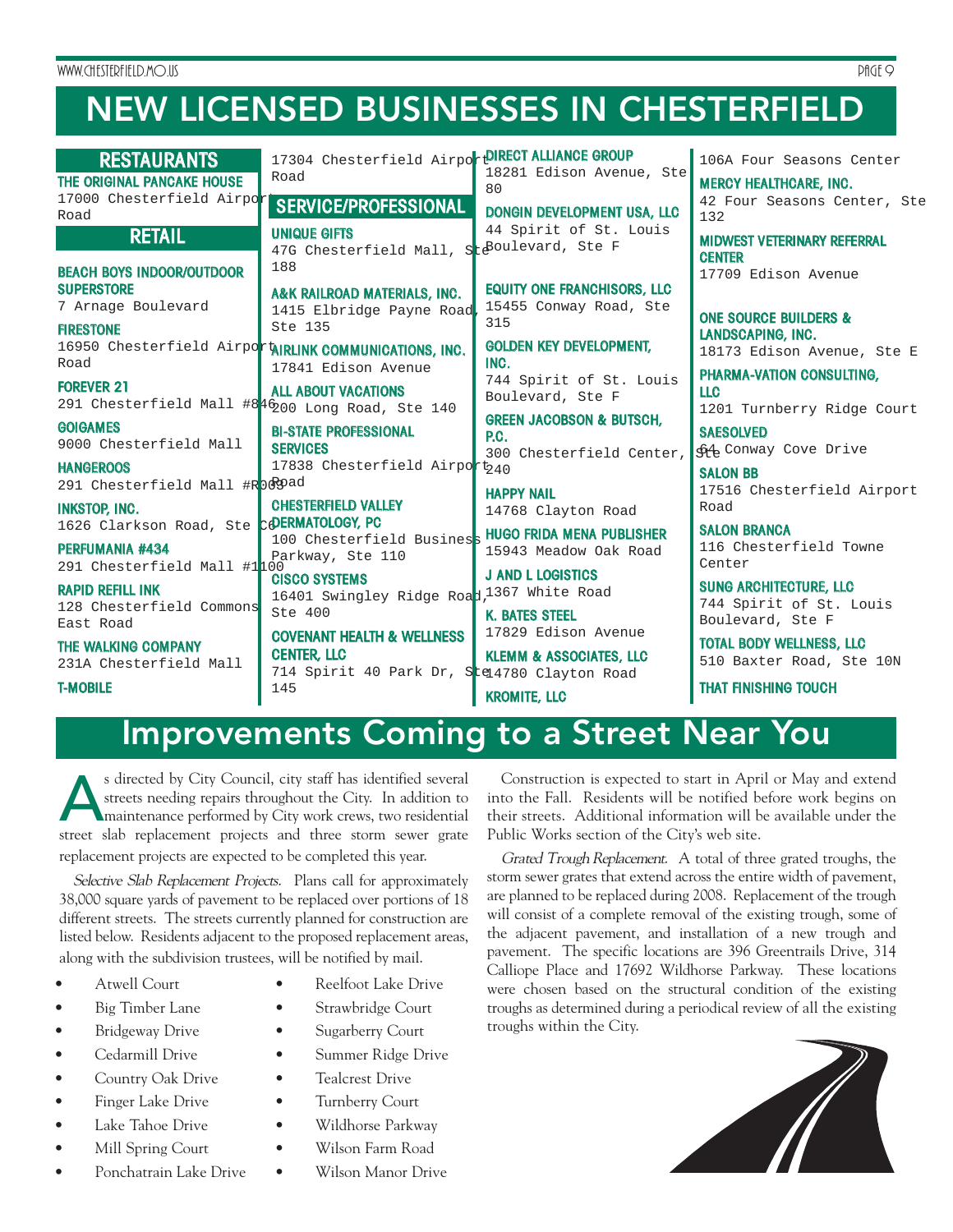# **Get Your 2008 Tickets Now!**

ST. LOUIS has just the thing to get your mind<br>off the winter whites and blues - **a red-hot** 2008 season<br>subscription to STAGES! Start making plans now for<br>warmer weather when you can get out and enjoy the frenzied TAGES ST. LOUIS has just the thing to get your mind off the winter whites and blues - **a red-hot** 2008 season subscription to STAGES! Start making plans now for and fabulous **Thoroughly Modern Millie (May 30 – June 29)**, the inspiring and iconic **Joseph and the Amazing Technicolor Dreamcoat (July 18 – August 17)**, and the sparkling and spirited **The Music Man (Sept. 5 – Oct. 5)**.

And as a subscriber you can pre-purchase single tickets to our Family Production of Disney's **The Jungle Book (August 6 – 17)** before they go on sale to the general public. A season subscription secures you the best seats to the best shows - all for the lowest price. Get your subscriptions now by calling 314.821.2407 or going online to www.stagesstlouis.org and set aside a few evenings for magic this summer!

### **Stages Summer Courses Now Enrolling!**

Get your shining star to get off the couch and into the spotlight this summer! The STAGES Performing Arts Academy will soon begin taking registrations for the summer 2008 semester. Half-Day and Full-Day workshops are available for all ages and skill levels, plus classes that meet only one night a week. A full list of courses is available by calling the Academy at 636.530.5959 or visiting the STAGES website at www.stagesstlouis.org. And don't forget to ask about Spring Break camps. This summer, let your talent bloom at the STAGES Academy!

**Did you know that there's an online calendar listing of events and activities in the West County area? It's called the West County Calendar and can be found at www.westcountycalendar.com. Also, you can post event listings free of charge!** 

## **17th Annual Chesterfield Chamber of Commerce Business to Business Expo**

he 17th Annual Chesterfield Chamber of<br>
Commerce Business to Business Expo,<br>
sponsored by Midland States Bank, is a must<br>
attend event. Chesterfield area businesses will he **17th Annual Chesterfield Chamber of Commerce Business to Business Expo,** sponsored by **Midland States Bank**, is a must gather Thursday, March 6 from  $4 - 7:30$  p.m. at the Doubletree Hotel & Conference Center to

showcase the best that the area has to offer in services, retail and business solutions. Last year, nearly 2,000 attended the Expo and this year is sure to bring even more attendees.



The event is an excellent opportunity for attendees to view product demonstrations and speak face-to-face with industry professionals in a relaxed atmosphere. Meet with vendors and learn about solutions for your business challenges. There will also be raffles, food and drinks. Attendance at

the Expo is free. For more information go to chesterfieldmochamber.com or call 636-532-3399.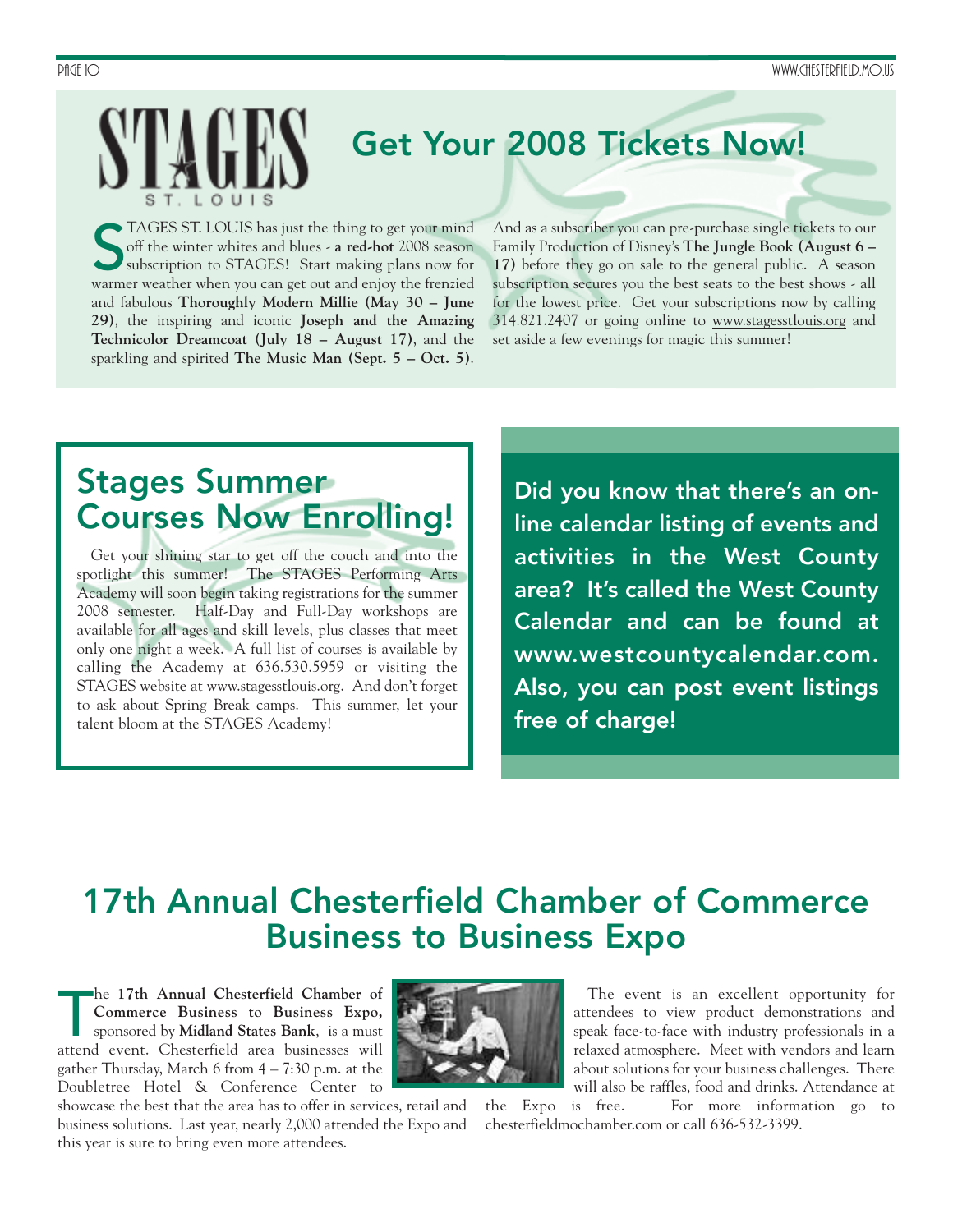### **Chesterfield Arts presents Shakespeare for the Whole Family**

hesterfield Arts is pleased to present Othello by the St. Louis Black Repertory as part of the Arts Alive! multicultural performance series.

When the Bard of Avon meets head on with the Bards of Rap, it's Othello for a new generation. William Shakespeare's timeless tale of tragedy of the Moor of Venice steps to a different beat in this new hip-hop version. Written by William Shakespeare and adapted by David Charles. A perfect event for the entire family!

The Black Rep's production of Othello will take place on Saturday, March 22 at 8 pm in the beautiful new Purser Center at Logan College, a new 1,500 seat performance venue on their campus at 1851 Schoettler Rd. in Chesterfield. Tickets are \$10 for adults, \$6 for children under 12. For more information, call Chesterfield Arts at 636-519- 1955.

The St. Louis Black Repertory Company's production is part of Shakespeare for a New Generation, a national theater initiative sponsored by the National Endowment for the Arts in cooperation with Arts Midwest.

For more information on Chesterfield Arts and its upcoming events schedule, please visit www.chesterfieldarts.org or call 636-519-1955.

**2008 Concerts in the Park**



The Chesterfield Chamber of Commerce proudly announces its 21st season of Summer Concerts in Faust Park. Concerts are scheduled for the following Tuesday evenings beginning at 7 p.m.

**July 22 – Spectrum July 29 – Billy Peek August 5 – Trilogy**

#### **August 12 – Bob Kuban Band**

Concession stand opens at 5:30 p.m. Concessions include hot dogs, bratwurst, ice cream, chips, popcorn, candy, soda, beer, wine, water, and more! Bring a lawn chair or blanket for seating. Entertainment for the children before the concert and at intermission is provided by Chesterfield Parks & Recreation. Admission is FREE!!! For more information,

contact the Chesterfield Chamber of Commerce, 636-532-3399 or go to www.chesterfieldmochamber.com



**June 3 – City's 20th Anniversary Celebration with the Bob Kuban Band** 

**June 10 - Cornet Chop Suey**

- **June 17 Yessir**
- **June 24 Ralph Butler Band**

**July 1 - NO CONCERT DUE TO THE HOLIDAY**

**July 8 - Hudson and the Hoo Doo Cats**

**July 15 – Scott Laythem and Karl "Trickee" Holmes**